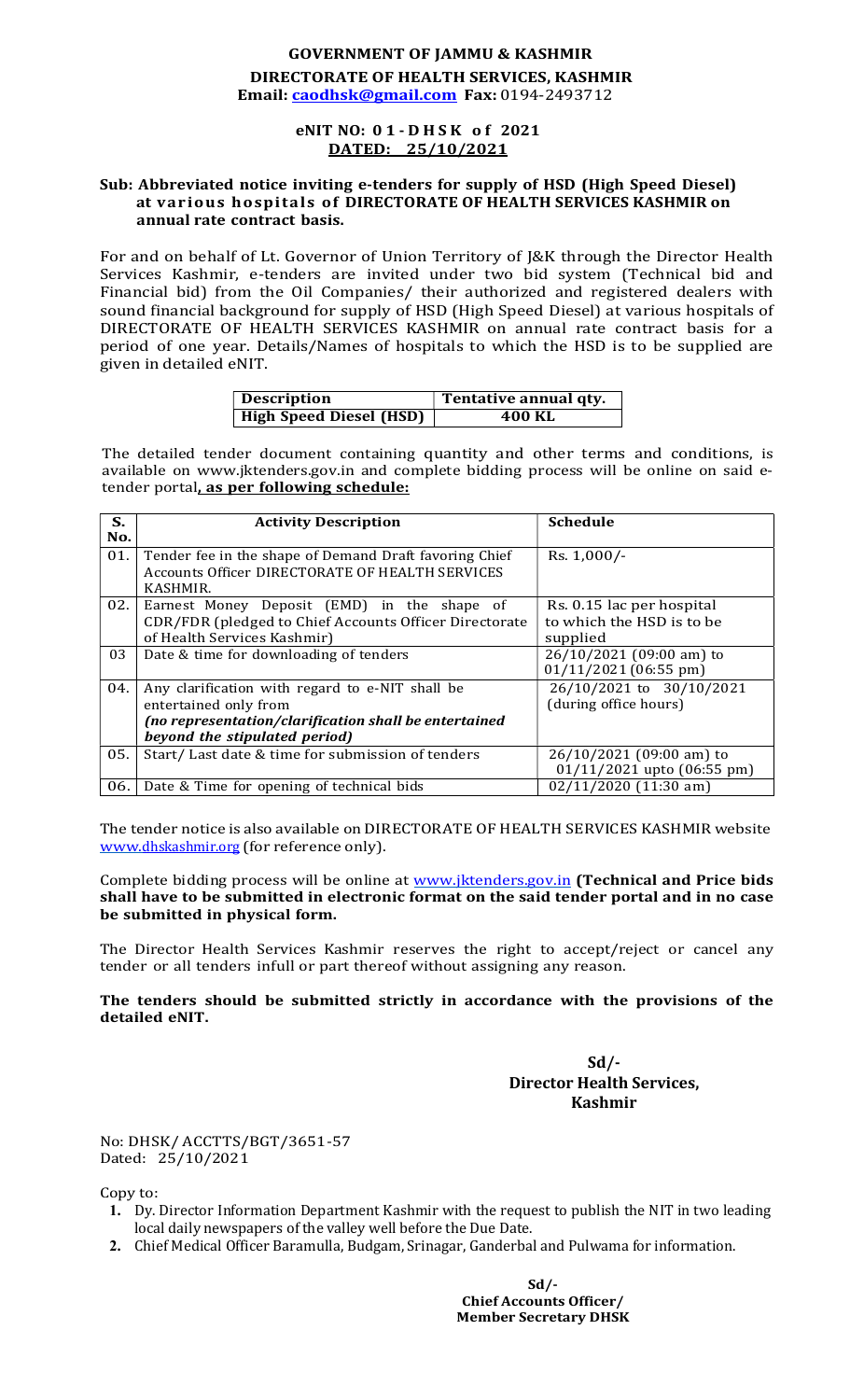#### Instruction to bidders regarding e-tendering process:-

- 1. The interested bidder can download the NIT/bidding document from the website http://jktenders.gov.in
- 2. To participate in bidding process, bidders have to get (DSC) "Digital Signature Certificate" as per information Technology Act-2000, to participate in online bidding. This certificate will be required for digitally signing the bid. Bidders can get above mentioned digital certificate from any approved vendors.
- 3. The Bidders, who already possess valid (DSC) Digital Signature Certificates, need not to procure new Digital Signature Certificate.
- 4. The bidders have to submit their bids online in electronic format with Digital Signature. The bids cannot be uploaded without Digital Signature. No Proposal will be accepted in physical form.
- 5. Bids will be opened online as per time schedule mentioned in the NIT.
- 6. Before submission of online bids, bidders must ensure that scanned copies of all the necessary documents have been attached with bid.
- 7. The department will not be responsible for delay in online submission of bids whatsoever reasons may be.
- 8. All the required information for bid must be filled and submitted online.
- 9. Bidders should get ready with the scanned copies of cost of documents & EMD as specified in the tender documents. Complete bidding process will be online at www.jktenders.gov.in.<br>(Technical and Price bids have to be submitted in electronic format on the said tender portal as per time schedule specified and in no case be submitted in physical form.
- 10. The details of cost of documents, EMD specified in the tender documents should be the same, as submitted online (scanned copies) otherwise bid will not be accepted.
- 11. Bidders are advised to use "My Documents" area in their user on http://jktenders.gov.in, etendering portal to store important documents like, GST Registration Certificate, copy of Latest GST Return, IT certificate, Manufactures authorization and other related documents etc., and attach these certificates as Non-Statutory documents while submitting their bids.
- 12. Bidders are advised not to make any change in BOQ (Bill of Quantities) contents or its name. In no case they should attempt to create similar BOQ manually. The BOQ downloaded should be used for filling the net item rate as prescribed and it should be saved with the same as it contains.
- 13. Bidders are advised to scan their documents at 100 DPI (Dots per Inch) resolutions with Black and White, PDF \ Scan properly.
- 14. The guidelines for submission of bid online can be downloaded from the website http://www.jktenders.gov.in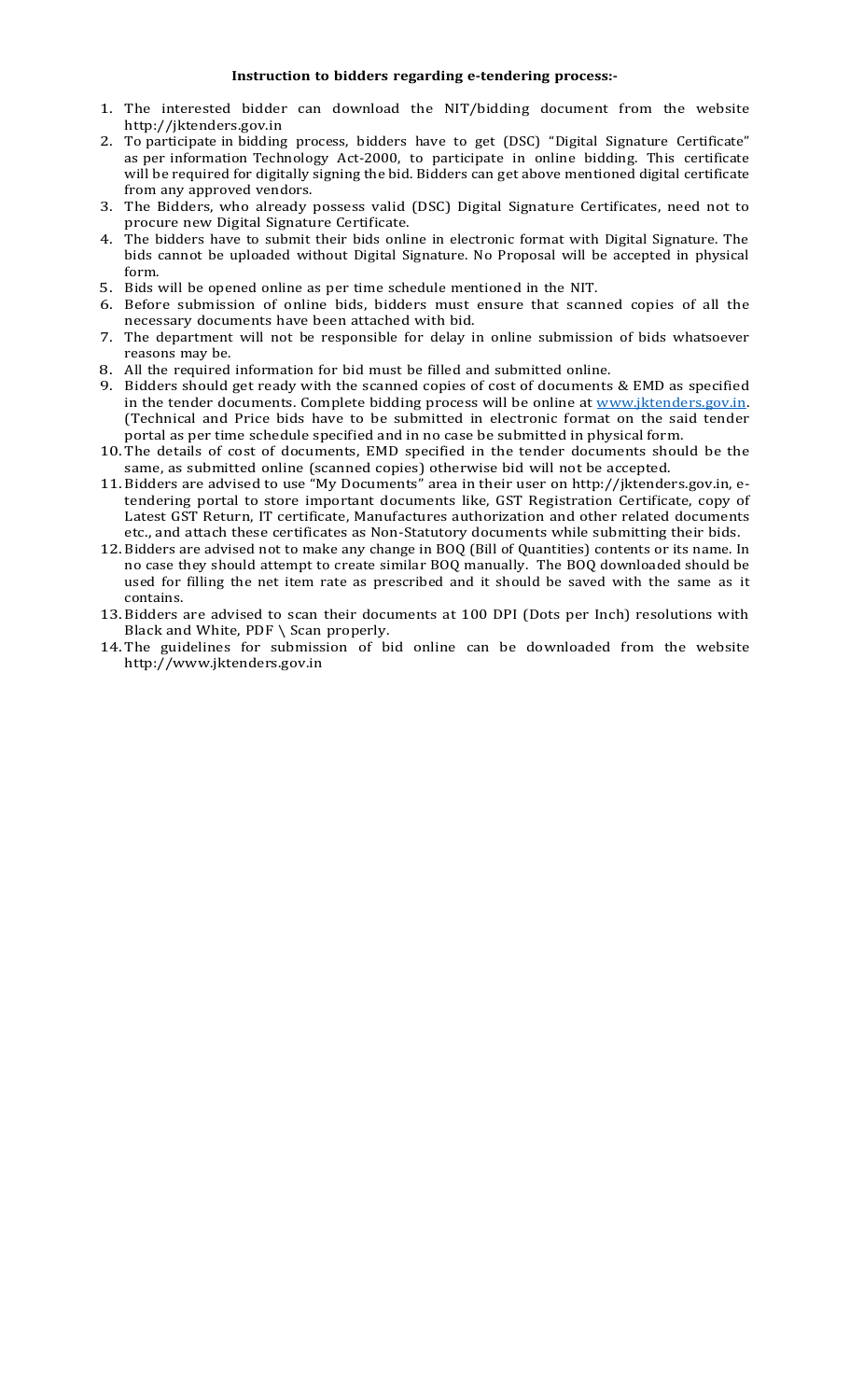#### GOVERNMENT OF JAMMU & KASHMIR DIRECTORATE OF HEALTH SERVICES, KASHMIR Email: caodhsk@gmail.com Fax: 0194-2493711

### DATED: 25/10/2021

## GOVERNMENT OF JAMMU & KASHMIR<br>
DIRECTORATE OF HEALTH SERVICES, KASHMIR<br>
mail: <u>caodhsk@gmail.com</u> Fax: 0194-2493711<br>
eNIT NO: 01- D H S K of 2021<br>
DATED: 25/10/2021<br>
ice inviting e-tenders for supply of HSD (High Speed Die Sub: Detailed notice inviting e-tenders for supply of HSD (High Speed Diesel) at various hospitals of DIIRECTORATE OF HEALTH SERVICES KASHMIR on annual rate contract basis.

**1. Requirement:** For and on behalf of Lt. Governor of Union Territory of I&K through Directorate of Health Services Kashmir, e-tenders are invited under two bid system (Technical bid and Financial bid) from Oil Companies/ their authorized and registered dealers with sound financial background, for supply of HSD (High Speed Diesel) at various hospitals of DIRECTORATE OF HEALTH SERVICES KASHMIR on annual rate contract basis for a period of one year to be reckoned from the date of issue of Rate contract. The list of hospitals/consignee destination to which the HSD is to be supplied by the successful bidder (s) is given as under:

| S No | Name of the Hospital/Consignee Destination       | <b>Payment Making Authority</b>    |  |
|------|--------------------------------------------------|------------------------------------|--|
| 01.  | <b>JLNM Hospital Rainawari</b>                   | Medical Superintendent JLNMH       |  |
| 02.  | Govt Gousia Hospital Khanyar Srinagar            | Medical Superintendent G H Khanyar |  |
| 03.  | District Hospital Budgam                         | Medical Superintendent DH Budgam   |  |
| 04.  | District Hospital Pulwama                        | Medical Superintendent DH Pulwama  |  |
| 05.  | Sub District Hospital Beerwa, District Budgam    | <b>BMO</b> Beerwa                  |  |
| 06.  | Sub District Hospital Sopore, District Baramulla | <b>BMO</b> Sopore                  |  |
| 07.  | Sub District Hospital Kreeri, District Baramulla | <b>BMO</b> Kreeri                  |  |
| 08.  | Sub District Hospital Kangan, District Ganderbal | <b>BMO</b> Kangan                  |  |
| 09.  | Sub District Hospital Pampore, District Pulwama  | <b>BMO</b> Pampore                 |  |
| 10.  | Sub District Hospital Rajpore, District Pulwama  | <b>BMO Rajpore</b>                 |  |
| 11.  | Sub District Hospital Magam, District Budgam     | <b>BMO</b> Magam                   |  |
| 12.  | Emergency Hospital Qazigund, District Kulgam     | Medical Superintendent Qazigund    |  |
| 13.  | Trauma Hospital Pattan, District Baramulla       | <b>BMO</b> Pattan                  |  |

#### 2. Tender schedule:

| <b>Schedul</b>                                   | Date & Time                                                |
|--------------------------------------------------|------------------------------------------------------------|
| $\mathbf{e}$ :                                   |                                                            |
| Date & time for downloading of tenders           | From $26/10/2021$ to $01/11/2021$ up to                    |
|                                                  | $06:55$ p.m.                                               |
| Start/Last date & time for submission of tenders | From 26/10/2021 (09:00 am) to<br>$01/11/2021$ (06:55 p.m.) |
| Date & time for opening of technical bids        | 02/11/2021 at 11:30 am                                     |

#### 2.1. Any clarification will be entertained from  $26/10/2021$  to  $30/10/2021$  on all working days during office hours.

2.2. In case the date of opening of tenders happens to be a non-working day on any account, the tenders shall be opened on next working day or any other day convenient to the Tender Opening Committee.

#### 3. Bidding Process:

The tenders have to be submitted under two bid system (Technical Bid & Financial Bid) online on e-tender portal www.jktenders.gov.in.

- A. **Technical Bids:** The tenderers are required to upload scanned copies of the following documents in their Technical bid online on www.jktenders.gov.in:
	- a) Proof of Non-refundable tender fee of Rs.  $1000/$  (Rupees One Thousand) (as perclause -4)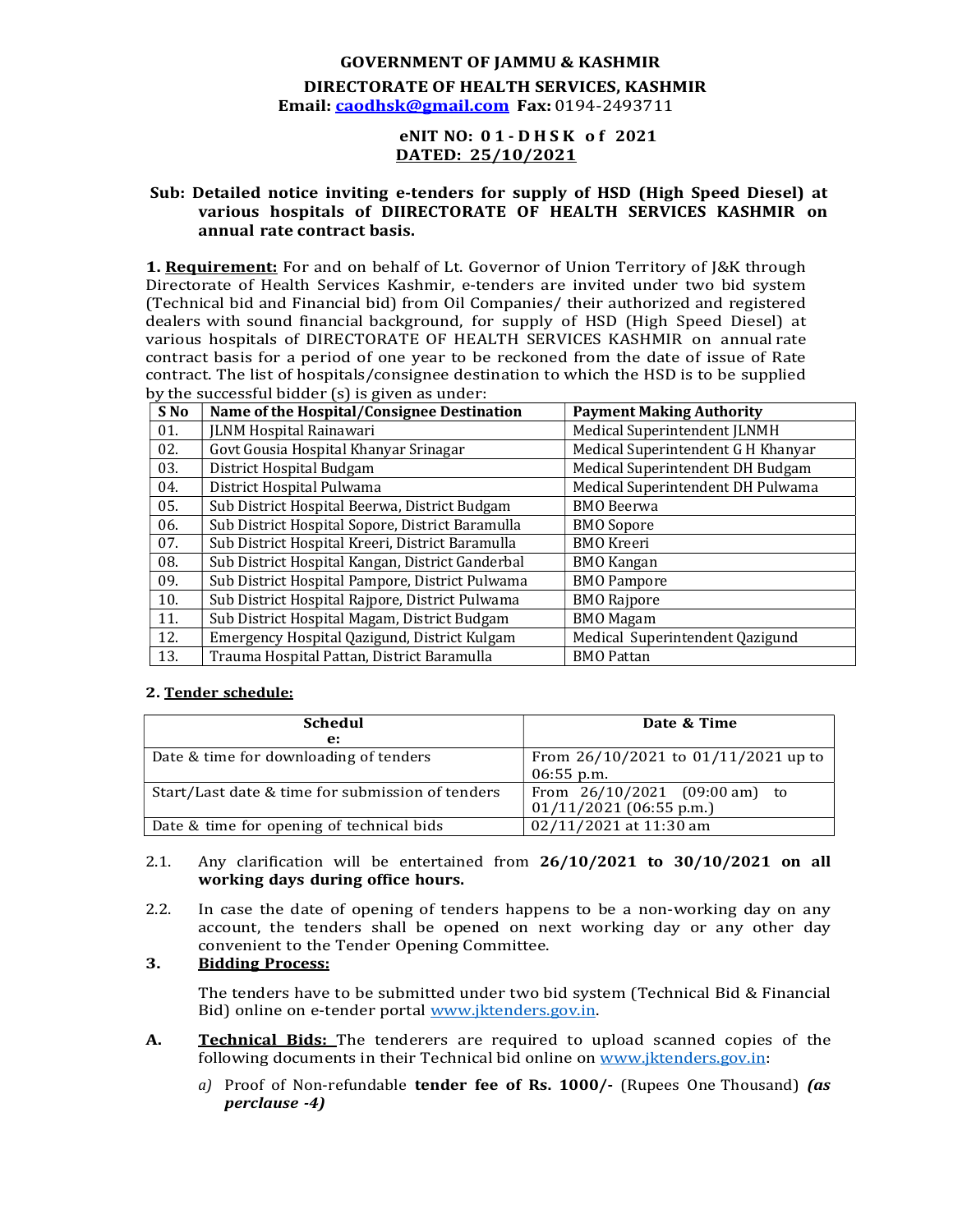- b) Earnest Money Deposit (EMD) of Rs. 0.15 lac for each hospital (Rupees Fifteen Thousand for each hospital). If any tenderer wishes to apply for 5 hospitals, the tenderer is required to deposit EMD of Rs.0.15 lac (amount fixed per hospital X 5 (no of hospitals for which tenderer has applied) = Rs. 0.75 lac (total amount to be deposited for tendering for 5 hospitals)
- c) Authorization Letter of the Company.
- d) GST Registration certificate.
- e) PAN Card.
- f) Copy of latest Income Tax Return.

#### B. Price Bids:

The financial bid shall contain only the clear cut discount offered for the High Speed Diesel to be quoted in the online BOQ on www.jktenders.gov.in.

Note: Complete bidding process will be online on e-tender portal www.jktenders.gov.in. No hard copies of Financial or Technical bids need to be submitted in physical form. However, DIRECTORATE OF HEALTH SERVICES KASHMIR shall ask for any of the documents at any stage later on, for verification etc.

The bidder is expected to examine all the instructions, scope of work and terms & conditions in the tender documents. Failure to furnish all information required by the tender document or submission of a tender not substantially responsive to the tender document in any respect, will be at the tenderer's risk and may result in the rejection of his tender. i Copy of latest Income Tax Return.<br> **Price Bids:**<br>
the financial bid shall contain only the clear cut discount offered for the HighSpeed<br>
thesel to be quoted in the online BOQ on <u>www.iktenders.gov.in</u><br>
tote: Complete bi

#### 4. Tender Fee:

The bidder shall be required to deposit Rs. 1000/- (Rupees One Thousand) as tender fee in the treasury under receipt Head 0210 - Medical & Public Health.

- 5. **Earnest Money Deposit / Security Deposit:**<br>
a) The Earnest Money of **Rs. 0.15 lac** (Rupees fifteen Thousand) in the shape of CDR/ FDR (pledged to Chief Accounts Officer Directorate of Health Services Kashmir)
	- b) Further the concerned tenderer shall upload the copy of the Earnest Money Deposit instead of submitting the hard copy of the same. However, the successful tenderer(s) shall be required to submit the original EMD before contract order is allotted in their favour.
	- c) Tenders not accompanied with the required Earnest Money proof shall be rejected straightway. In the event of successful tenderer failing to abide by the terms & conditions of the contract, the Government without prejudice to other remedies will forfeit the Earnest Money under law for the time being in force in the UT of Jammu and Kashmir.
	- d) The Earnest Money Deposit shall be released in favor of the un-successful tenderer(s), after finalization of the contract and in case of successful tenderer, the EMD shall be treated as Security Deposit for a period of 12 calendar months and shall be released within two months from the date of successful completion of the contract period subject to satisfactory performance during the contract period to be certified by the concerned Medical Superintendents of District Hospitals/Block Medical Officers/ hospital authorities to which the HSD is supplied.
- 6. Penalties: In the event of the successful tenderer failing, neglecting or delaying in executing the supply or in the event of any damage occurring or being caused by him, the Department shall without prejudice to any other remedy available to it under the law for the time being in force in UT of J&K.
	- Make market purchase of HSD at the risk, responsibility and cost of the successful tenderer/contractor/supplier and/ or
	- Terminate the contract after 30 days notice, and/or,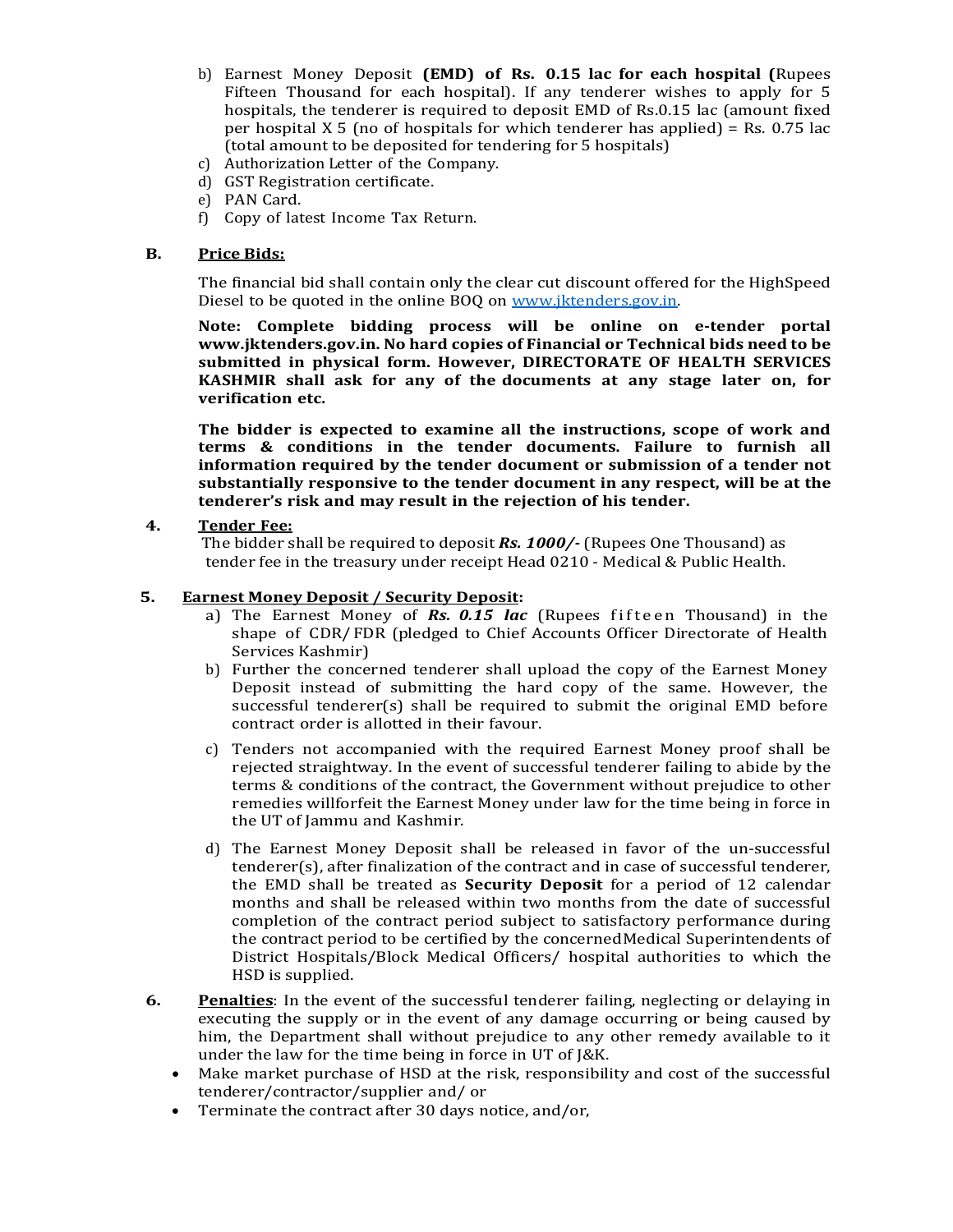- Recover the amount of loss caused by damage, failure or default (including the consequential damages) as may be determined by Medical Superintendents of District Hospitals/ Block Medical Officers/ hospital authorities of the hospitals to which the HSD is supplied and/or DIRECTORATE OF HEALTH SERVICES KASHMIR authorities.
- Impose penalty up to 10% of the total value of the order and/or,
- Black list and debar the company/dealer/agency from any future business with DIRECTORATE OF HEALTH SERVICES KASHMIR and/or
- Confiscate CDR/ FDR/ Security deposit.

The delay in the delivery and imposition of penalty shall be subject to Force Majeure clause of this NIT.

#### 7. Rates:

- i. The tenderers are required to offer a clear cut total discount (i.e. dealer's discount/Company discount/ any other discount) on prevailing rates of HSD applicable at the particular location as on date the consignment is dispatched. The successful bidder shall be determined based on the highest discount offered by the tenderer and the contract shall be fixed accordingly.
- ii. The successful tenderer shall have to supply the High Speed Diesel F.O.R hospitals inclusive of all taxes, levies, carriage and all other charges.
- 8. Delivery: During the currency of the contract it shall be sole responsibility of the successful tenderer to maintain ample stocks of HSD without any interruption on daily basis to ensure trouble free functioning of the Hospital(s) as per the to which the HSD is supplied and/or DIRECTORATE OF HEALTH SERVICES<br>Impose penalty up to 10% of the total value of the order and/or.<br>
Black list and debar the company/dealer/agency from any future business with<br>
Black list have to be made as and when required after confirmation from concerned Medical Superintendent/Block Medical Officer and delivered at Storage site as per the demand made by the concerned authorites. The supply of HSD shall have to be made in tankers duly sealed as per the company's norms.
- 9. Validity of tender: The validity of tender for acceptance must be 240 days, (eight months) from the date of opening of Price bids.
- **10. Quantity:** The annual tentative quantity of HSD is 400 KL, however, the same is subject to increase or decrease as per the actual requirement/consumption.
- **11.** Payment: 100% payment of each consignment shall be released by the Drawing & Disbursing Officer concerned after delivery of HSD at specified hospital, successful inspection and verification of bills by the Drawing & Disbursing Officer/Committee thereof. The successful tenderer shall have to raise/submit the bill before the Drawing & Disbursing Officer concerned in quadruplicate at the time of supply and must be supported with the Challan of the Main Depot for record and reference. The payment shall be released by the Drawing & Disbursing Officer on the basis of rates prevailing as on the date of Challan the consignment is dispatched from the depot for each supply.
- **12.** Inspection: The Inspection of the material (HSD) shall be conducted at the storage site of the hospital (s) by the Inspection Committee (s) in presence of the successful tenderer (s) or his/their authorized representatives. Any damage/discrepancy noticed at the time of Inspection shall be replenished by the successful tenderer/ supplier. The shortage if any found shall be deducted from the bills on spot.

#### 13. Right Reserved By The Department:

The Director Health Services Kashmir reserves the right to accept/reject or cancel any offer or all offers infull or part thereof without assigning any reason.

14. **Jurisdiction:** For any legal disputes etc, jurisdiction shall be Srinagar Courts only.

#### 15. Force majeure:

Any failure or omission to carry out the provisions of this contract shall not give rise to any claim by one party against the other, if such failure or omission arises from an "Act of God" which shall include all acts of Natural Calamities such as fire,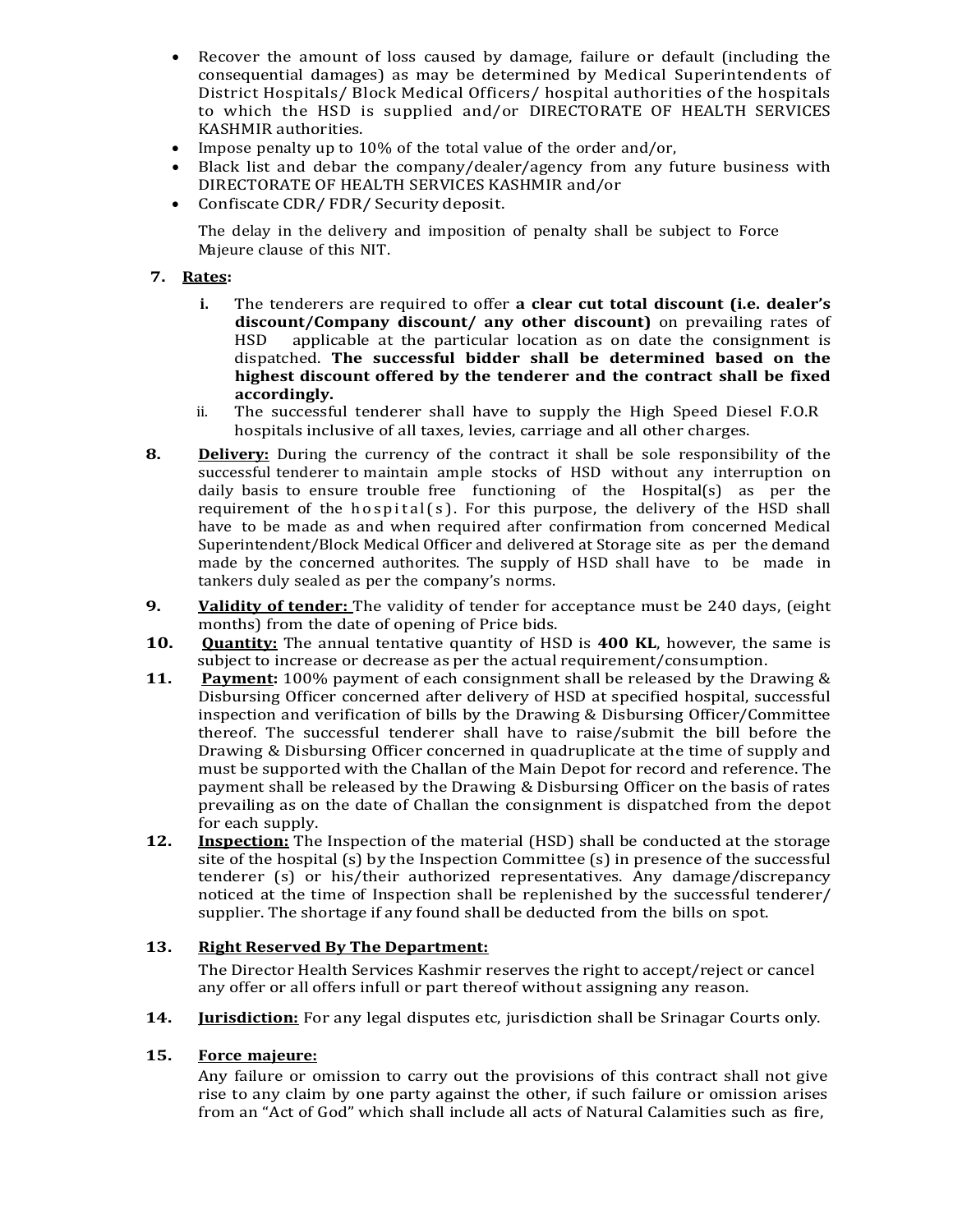flood, earthquakes, hurricanes or any pestilences or from civil strikes, compliances with any statute or regulations of the Government, lock outs and strikes, riots, embargoes or from any other reasons beyond the control of the parties including the war (whether declared or not) Civil War or State of insurrection

- **16.** Arbitration: If at any time any question, dispute or difference whatsoever shall arise between the parties upon or its relation to or in connection with this contract, either of the parties may give to the other party in writing of the existence of such a question, dispute or difference and the same shall be referred to award to two arbitrators one to be nominated by DIRECTORATE OF HEALTH SERVICES KASHMIR and other by the company. In case of such arbitrators not agreeing to, then to the award of an Umpire to be appointed by the arbitrators in writing before proceeding with the reference and the decision of the arbitrators or in the event of their not agreeing of the Umpire appointed by them shall be final and binding on the parties. The provisions of J & K Arbitration Act 1997 and of the rules there under or any statutory modifications thereof, shall be deemed to apply to arbitration. Such a notice of the existence of any question or dispute or difference in connection with the contract shall be served by either party within 60 days of the beginning of such dispute failing which all rights and claims under this contract shall be deemed to have forfeited and absolutely barred.
- **17.** Agreement: The successful tenderer shall have to execute an agreement on Non-Judicial Stamp Paper of Rs. 100/- with the concerned Drawing and Disbursing Officers within a period of 05 days from the date of issue of the rate contract for due fulfillment of contractual obligations. Failure/ delay to execute such an agreement shall not however, prevent the contract from being enforced against the contractor/agency.

 Sd/- Chief Accounts Officer Member Secretary DHSK